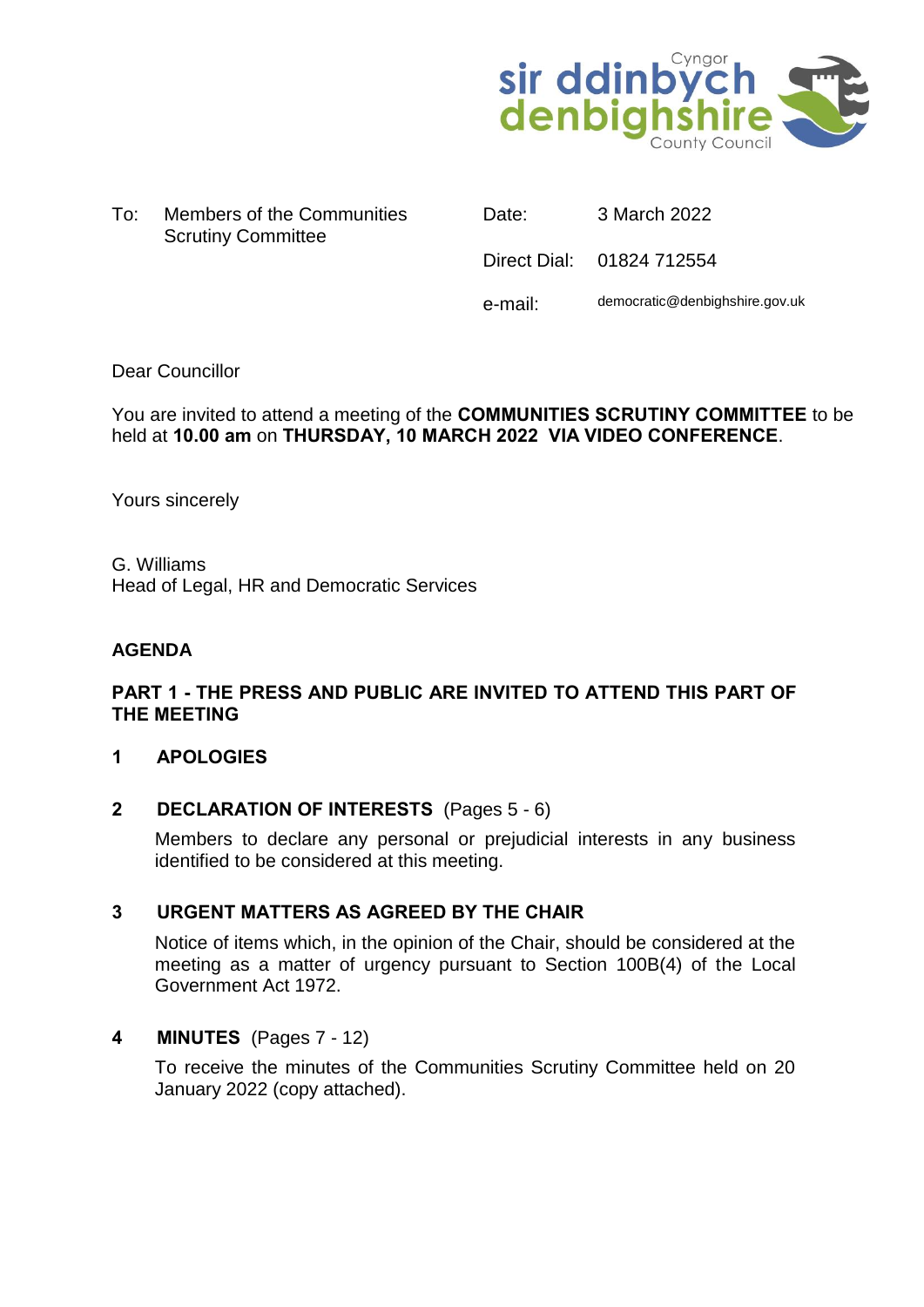**5 REVIEW OF CABINET DECISION RELATING TO THE PROPOSES SCHEME OF DELEGATED DECISION MAKING FOR LAND ACQUISITION (FREEHOLD AND LEASEHOLD) FOR CARBON SEQUESTRATION AND ECOLOGICAL IMPROVEMENT PURPOSES** (Pages 13 - 62)

To consider a report by the Scrutiny Co-ordinator to review Cabinet decision (copy attached).

**10.10 a.m. – 11.00 a.m.**

## **~~~~~~ BREAK (11.00 a.m. – 11.10 a.m.) ~~~~~~**

#### **6 FLOOD RISK MANAGEMENT AND RIPERIAN LAND OWNERSHIP TASK AND FINISH GROUP** (Pages 63 - 74)

To consider a report by the Democratic Services Officer, to update the Scrutiny Committee on activities of the Task and Finish Group (copy attached).

**11.10 a.m. – 11.40 a.m.**

## **7 PLANNING COMPLIANCE CHARTER** (Pages 75 - 120)

To consider a report by the Head of Planning, Public Protection and Countryside Services and the Planning Compliance Officer to provide information regarding the Planning Compliance Charter's effectiveness (copy attached).

#### **11.40 a.m. – 12.15 p.m.**

## **8 SCRUTINY WORK PROGRAMME** (Pages 121 - 140)

To consider a report by the Scrutiny Coordinator (copy attached) seeking a review of the committee's forward work programme and updating members on relevant issues.

#### **12.15 p.m. – 12.30 p.m.**

## **9 FEEDBACK FROM COMMITTEE REPRESENTATIVES**

To receive any updates from Committee representatives on various Council Boards and Groups.

**(12.30 p.m. – 12.40 p.m.)**

#### **MEMBERSHIP**

#### **Councillors**

Councillor Huw Williams (Chair) Councillor Graham Timms (Vice-Chair)

Brian Blakeley **Merfyn Parry**